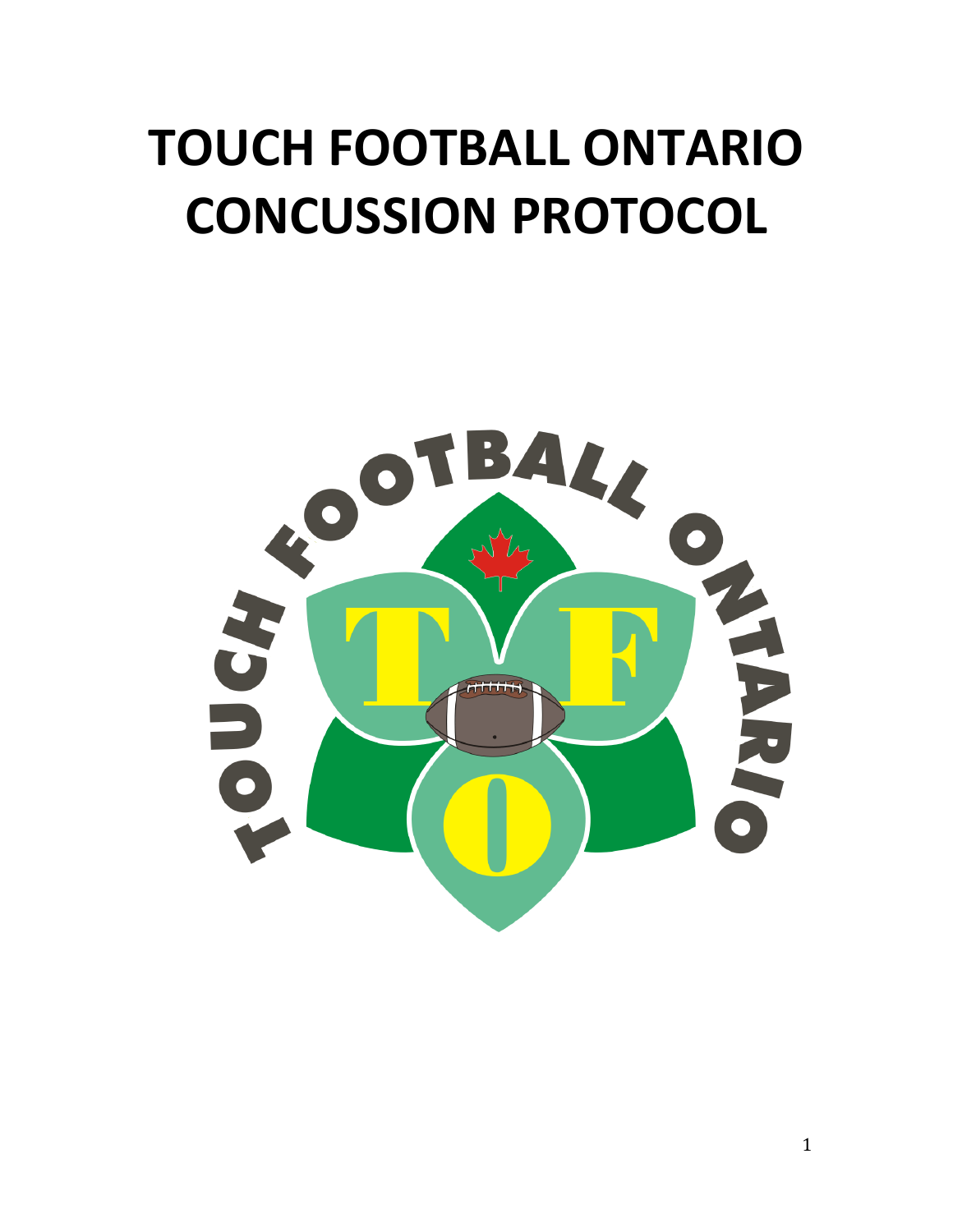### **TABLE OF CONTENTS**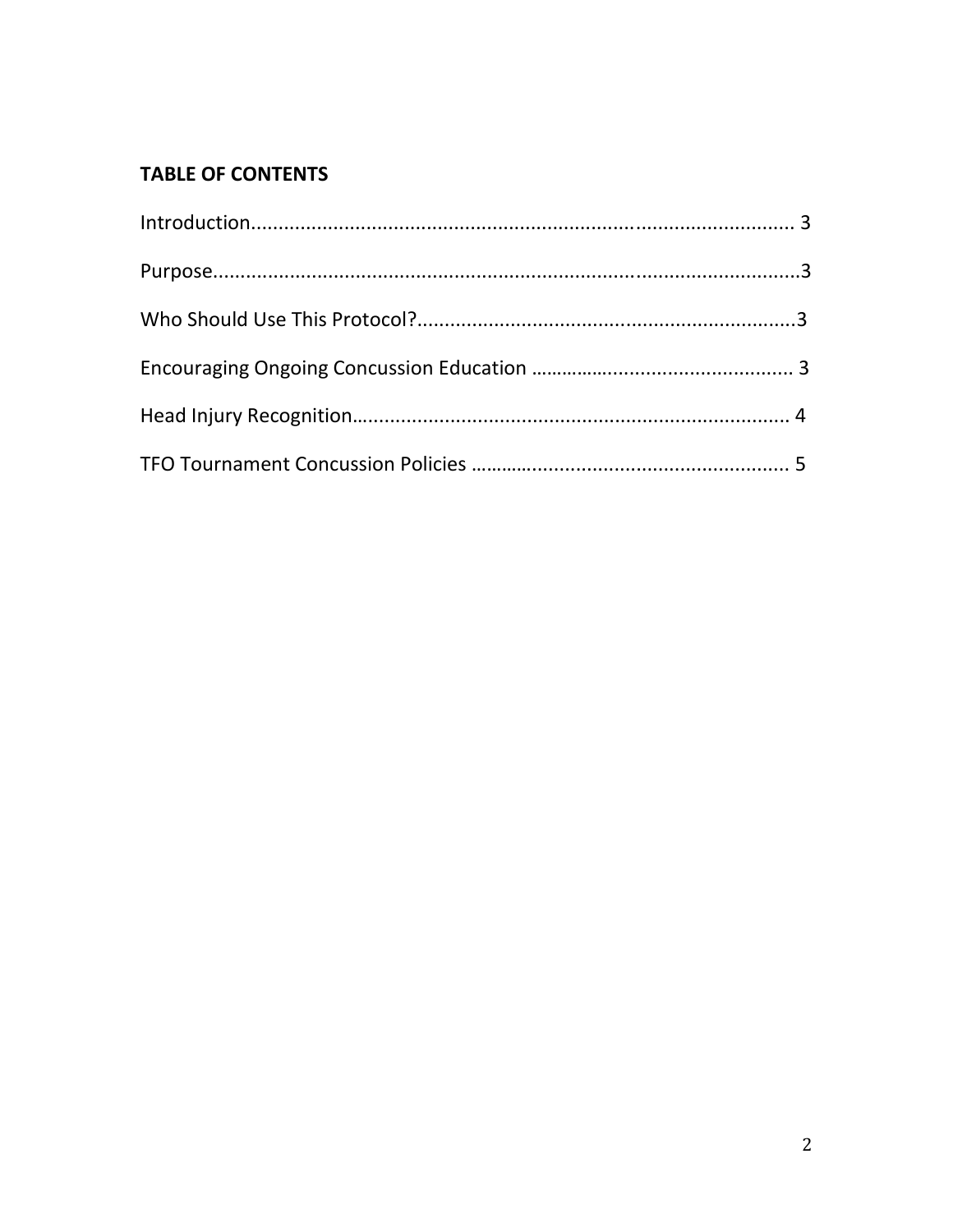#### **INTRODUCTION**

Touch Football Ontario (TFO) has developed the TFO Concussion Protocol to help guide the management of athletes who may have a suspected concussion as a result of participation in TFO activities.

#### **PURPOSE**

This protocol covers the recognition, medical diagnosis, and management of athletes, who may sustain a suspected concussion during a sport activity. It aims to ensure that athletes with a suspected concussion receive timely and appropriate care and proper management to allow them to return back to their sport safely. This protocol may not address every possible clinical scenario that can occur during sport-related activities but includes critical elements based on the latest evidence and current expert consensus.

#### **WHO SHOULD USE THIS PROTOCOL?**

This protocol is intended for use by all individuals who interact with athletes inside and outside the context of TFO organized sports activity, including athletes, coaches, officials, trainers, and regulated health professionals.

#### **ENCOURAGING ONGOING CONCUSSION EDUCATON**

Despite recent increased attention focusing on concussion there is a continued need to improve concussion education and awareness. Optimizing the prevention and management of concussion depends highly on the education of all stakeholders (athletes, coaches, officials, trainers, regulated health professionals) on current evidence-informed approaches that can prevent concussion and more serious forms of head injury and help identify and manage an athlete with a suspected concussion.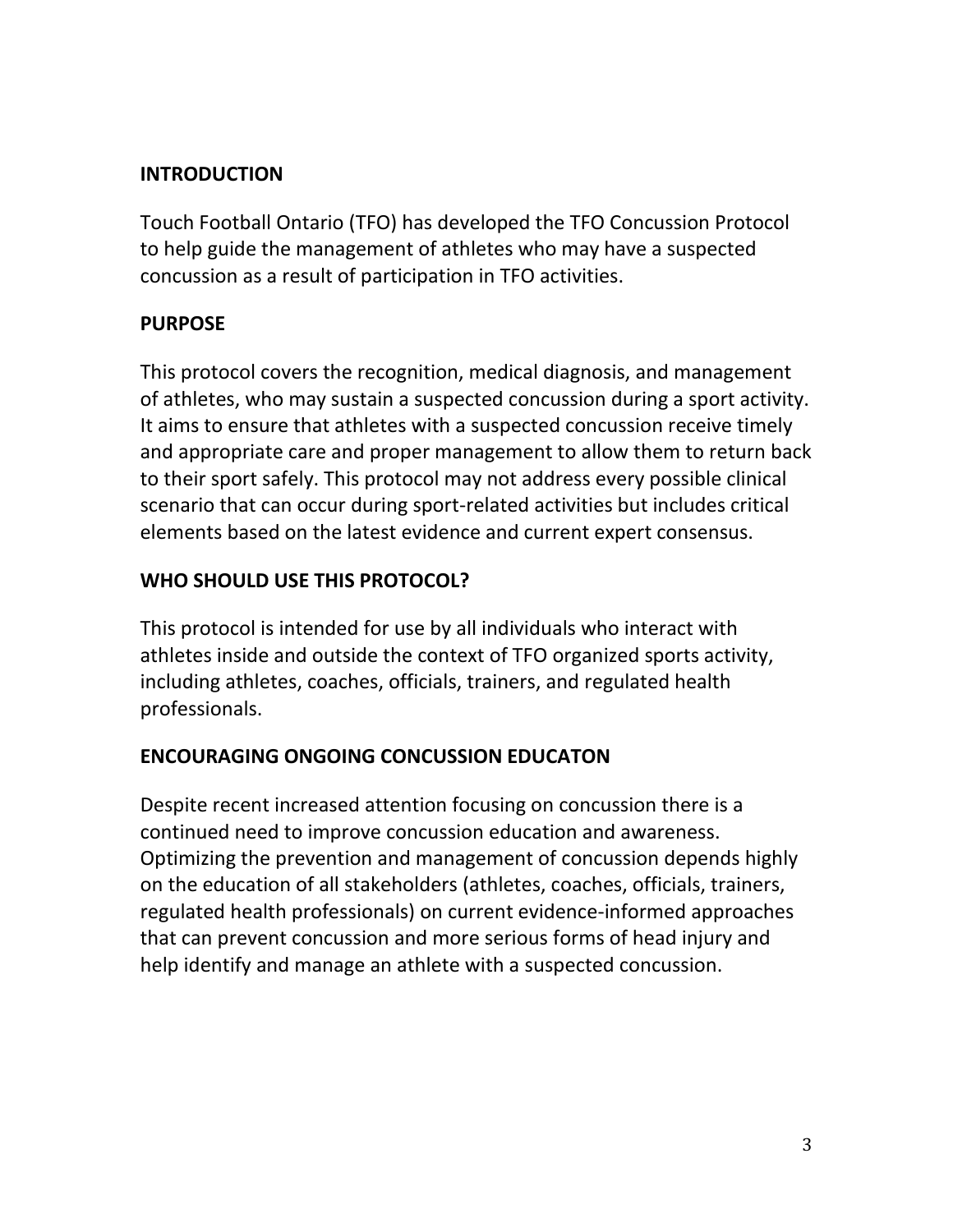Concussion education should include information on:

- the definition of concussion;
- possible mechanisms of injury,
- common signs and symptoms; and
- what to do when an athlete has suffered a suspected concussion or more serious head injury.

TFO has a "recognize and remove" approach, this means that if any player is suspected of having a concussion they are immediately removed from the game or training and are to seek further medical support.

All TFO members are required to review the *Concussion Recognition Tool 5* document.

### **HEAD INJURY RECOGNITION**

Although the formal diagnosis of concussion is to be made following a medical assessment, all stakeholders including athletes, parents, trainers, coaches, officials, and regulated health professionals are responsible for the recognition and reporting of athletes who may demonstrate visual signs of a head injury or who report concussion-related symptoms. This is particularly important because many sport and recreation venues will not have access to on-site regulated health professionals.

A concussion should be suspected:

in any athlete who sustains a significant impact to the head, face, neck, or body and demonstrates

*ANY* of the visual signs of a suspected concussion or reports *ANY* symptoms of a suspected concussion as detailed in the *Concussion Recognition Tool 5***.**

■ if an athlete reports ANY concussion symptoms to one of their peers, or coaches or if anyone witnesses an athlete exhibiting any of the visual signs of concussion.

In some cases, an athlete may demonstrate signs or symptoms of a more severe head or spine injury including convulsions, worsening headaches, vomiting or neck pain. If an athlete demonstrates any of the 'Red Flags'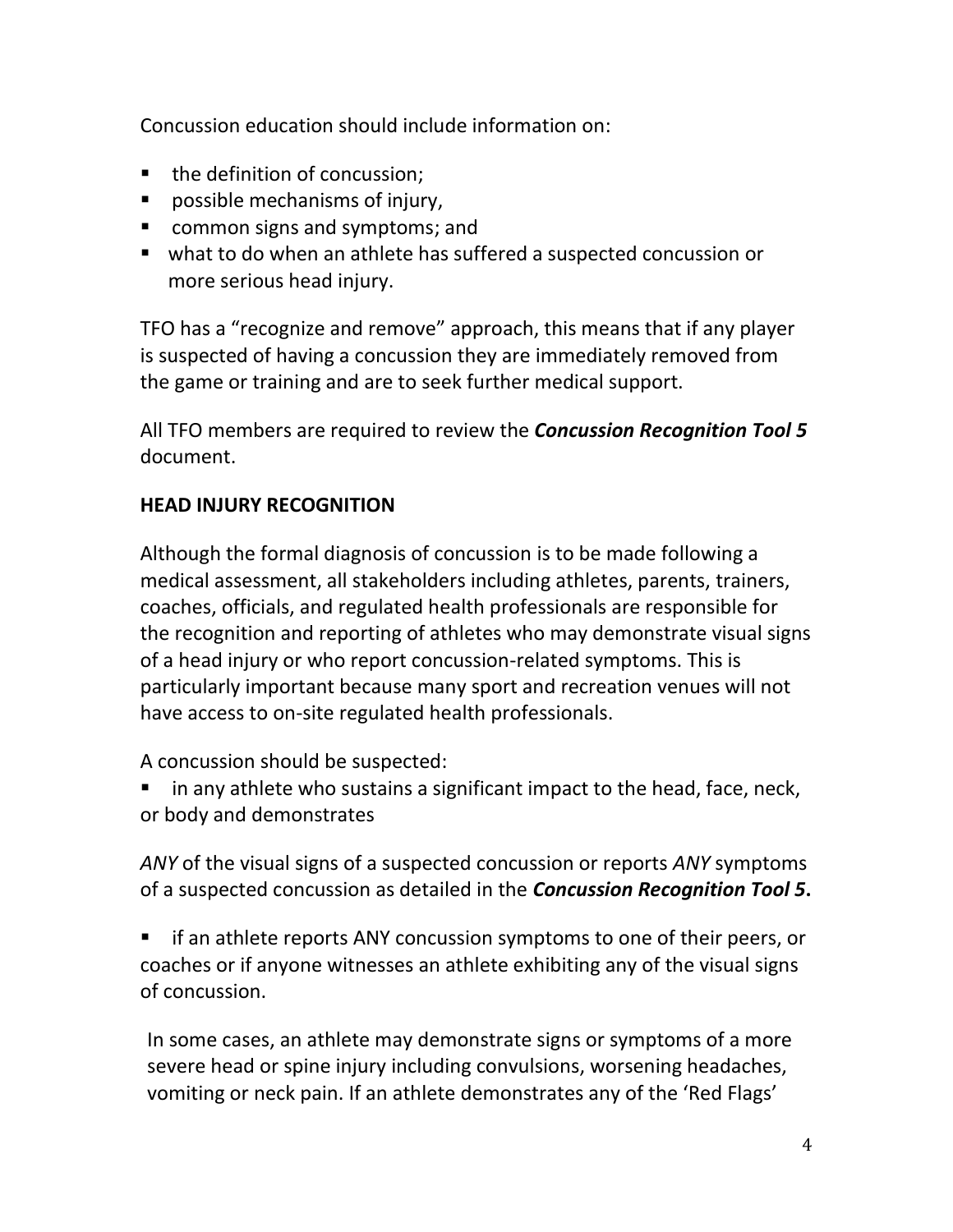indicated by the *Concussion Recognition Tool 5,* a more severe head or spine injury should be suspected, and Emergency Medical Assessment should be pursued.

#### **TFO TOURNAMENT CONCUSSION POLICIES**

The recognition of a concussion is a shared responsibility of all stakeholders (athletes, coaches, officials, trainers, regulated health professionals). Any stakeholder recognizing a possible concussion during a game or prior to play should bring this situation to the referee's attention. The referee may remove any participant from any game whom he/she has been informed may have suffered a concussion or who sustains a significant impact to the head, face, neck, or body and demonstrates

*ANY* of the visual signs of a suspected concussion or reports *ANY*  symptoms of a suspected concussion as detailed in the *Concussion Recognition Tool 5***.**

*A removal from a game by a referee MUST be noted on the game card and brought to the immediate attention of the referee*-in-chief and the tournament organizer who will follow up with that player to see if symptoms persist. That member may be directed to receive medical attention prior to returning to competition. If that recommendation is made then that member must have a physician or nurse practitioner complete the Canadian Guideline on Concussion in Sport | Medical Clearance Letter *(Medical Clearance Letter)* prior to resuming any TFONT sponsored activity. If an athlete is removed from play following a significant impact and but there are NO visual signs of a concussion and the athlete reports NO concussion symptoms, then the athlete can return to play but should be monitored for delayed symptoms.

#### **Emergency Medical Assessment**

If an athlete is suspected of sustaining a more severe head or spine injury during competition or training, an ambulance should be called immediately to transfer the patient to the nearest emergency department for further Medical Assessment.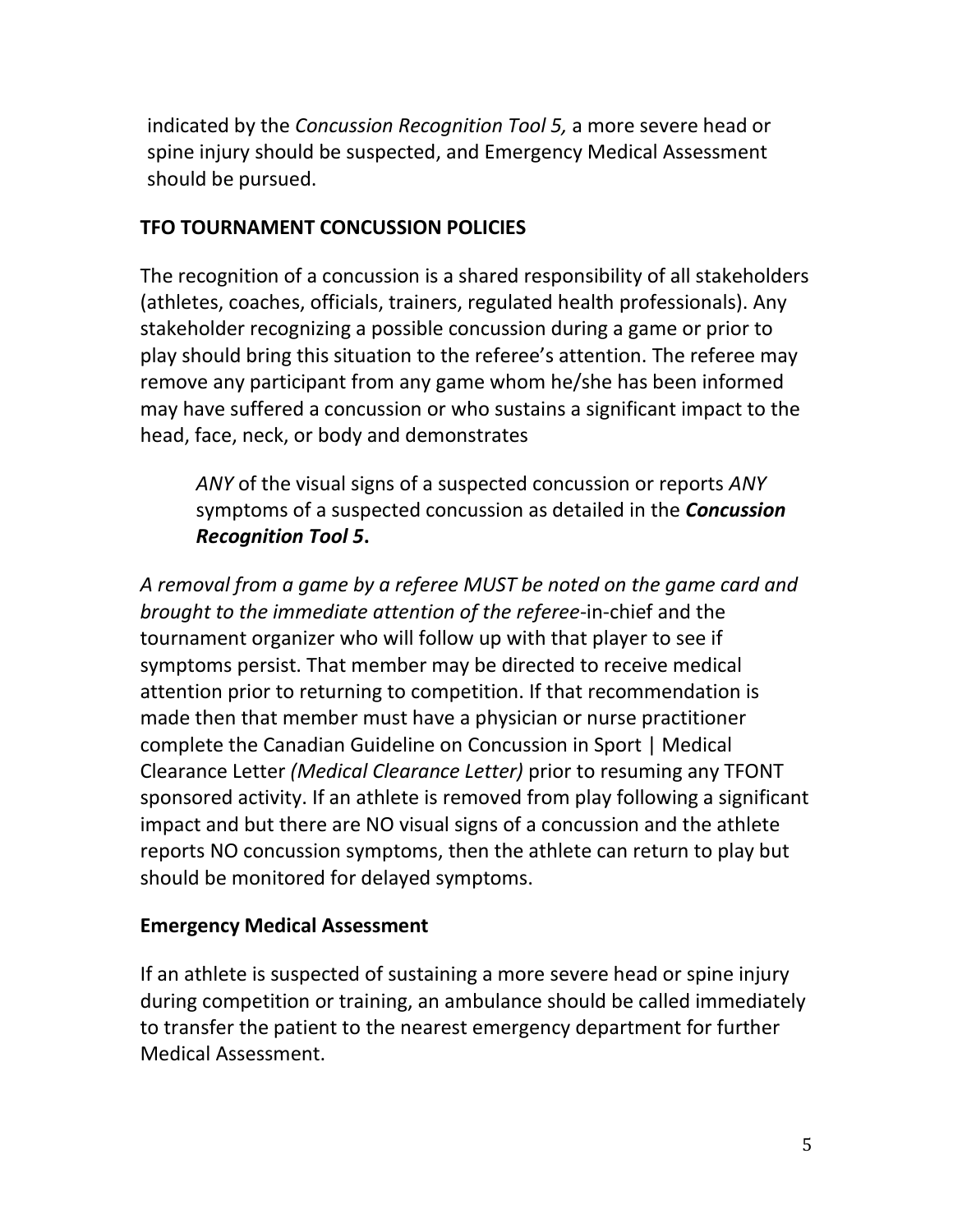Coaches, trainers and officials are not make any effort to remove equipment or move the athlete until an ambulance has arrived and the athlete is not be left alone until the ambulance arrives. In the case of youth (under 18 years of age), the athlete's parents/guardians are to be contacted immediately to inform them of the athlete's injury. For athletes over 18 years of age, their emergency contact person is to be contacted if one has been provided. The member athlete must have a physician or nurse practitioner complete a Canadian Guideline on Concussion in Sport | Medical Clearance Letter *(Medical Clearance Letter)* prior to resuming any TFONT sponsored activity.

Once complete the Medical Clearance Letter is provided to the Tournament Coordinator and is kept on file for 2 years.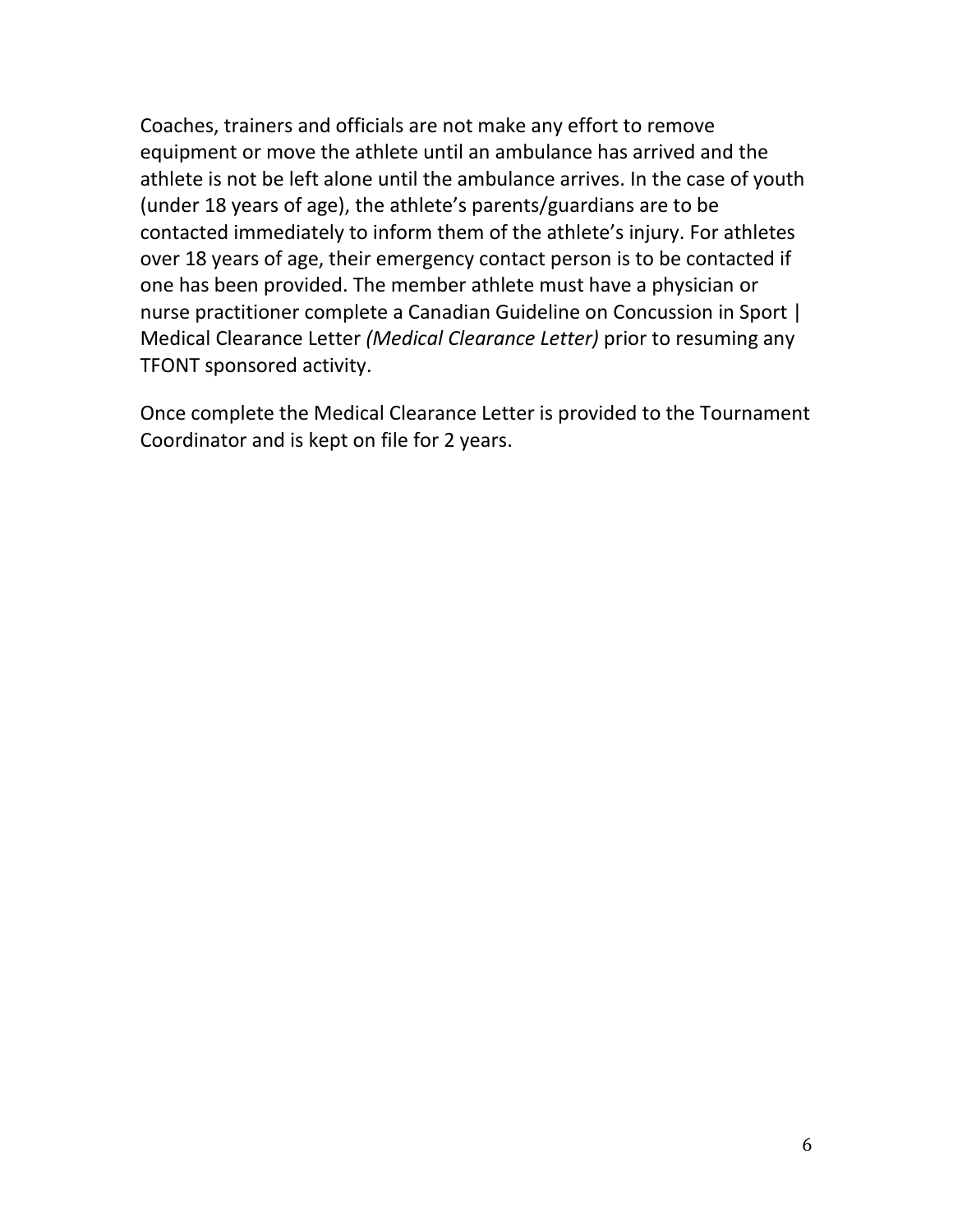#### **Medical Clearance Letter**

Date: which can be a set of the control of the Athlete's Name:

To whom it may concern,

Athletes who are diagnosed with a concussion should be managed according to the *Canadian Guideline on Concussion in Sport* including the *Return-to-School* and *Return-to-Sport Strategies* (see page 2 of this letter). Accordingly, the above athlete has been medically cleared to participate in the following activities as tolerated effective the date stated above (please check all that apply):

- $\Box$  Symptom-limiting activity (cognitive and physical activities that don't provoke symptoms)
- $\Box$  Light aerobic activity (Walking or stationary cycling at slow to medium pace. No resistance training)
- $\Box$  Sport-specific exercise (Running or skating drills. No head impact activities)
- $\Box$  Non-contact practice (Harder training drills, e.g. passing drills. May start progressive resistance training. Including gym class activities without a risk of contact, e.g. tennis, running, swimming)
- $\Box$  **Full-contact practice (Including gym class activities with risk of contact and head impact, e.g. soccer, dodgeball, basketball)**
- $\Box$  Full game play

**What if symptoms recur?** Any athlete who has been cleared for physical activities, gym class or non-contact practice, and who has a recurrence of symptoms, should immediately remove himself or herself from the activity and inform the teacher or coach. If the symptoms subside, the athlete may continue to participate in these activities as tolerated.

Athletes who have been cleared for full contact practice or game play must be able to participate in full-time school (or normal cognitive activity) as well as high intensity resistance and endurance exercise (including non-contact practice) without symptom recurrence. Any athlete who has been cleared for full-contact practice or full game play and has a recurrence of symptoms, should immediately remove himself or herself from play, inform their teacher or coach, and undergo medical assessment by a medical doctor or nurse practitioner before returning to full-contact practice or games.

Any athlete who returns to practices or games and sustains a new suspected concussion should be managed according to the *Canadian Guideline* on *Concussion in Sport*.

Other comments:

\_\_\_\_\_\_\_\_\_\_\_\_\_\_\_\_\_\_\_\_\_\_\_\_\_\_\_\_\_\_\_\_\_\_\_\_\_\_\_\_\_\_\_\_\_\_\_\_\_\_\_\_\_\_\_\_\_\_\_\_\_\_\_\_\_\_\_\_\_\_\_\_\_\_\_\_\_\_\_\_\_\_\_\_\_\_ \_\_\_\_\_\_\_\_\_\_\_\_\_\_\_\_\_\_\_\_\_\_\_\_\_\_\_\_\_\_\_\_\_\_\_\_\_\_\_\_\_\_\_\_\_\_\_\_\_\_\_\_\_\_\_\_\_\_\_\_\_\_\_\_\_\_\_\_\_\_\_\_\_\_\_\_\_\_\_\_\_\_\_\_\_\_ Thank-you very much in advance for your understanding. Yours Sincerely, Signature/print example and the set of the set of the set of the set of the Signature of the Signature of the set of the set of the set of the set of the set of the set of the set of the set of the set of the set of the se designation)\* *\*In rural or northern regions, the Medical Clearance Letter may be completed by a nurse with pre-arranged access to a medical* doctor or nurse practitioner. Forms completed by other licensed healthcare professionals should not otherwise be accepted.

We recommend that this document be provided to the athlete without charge.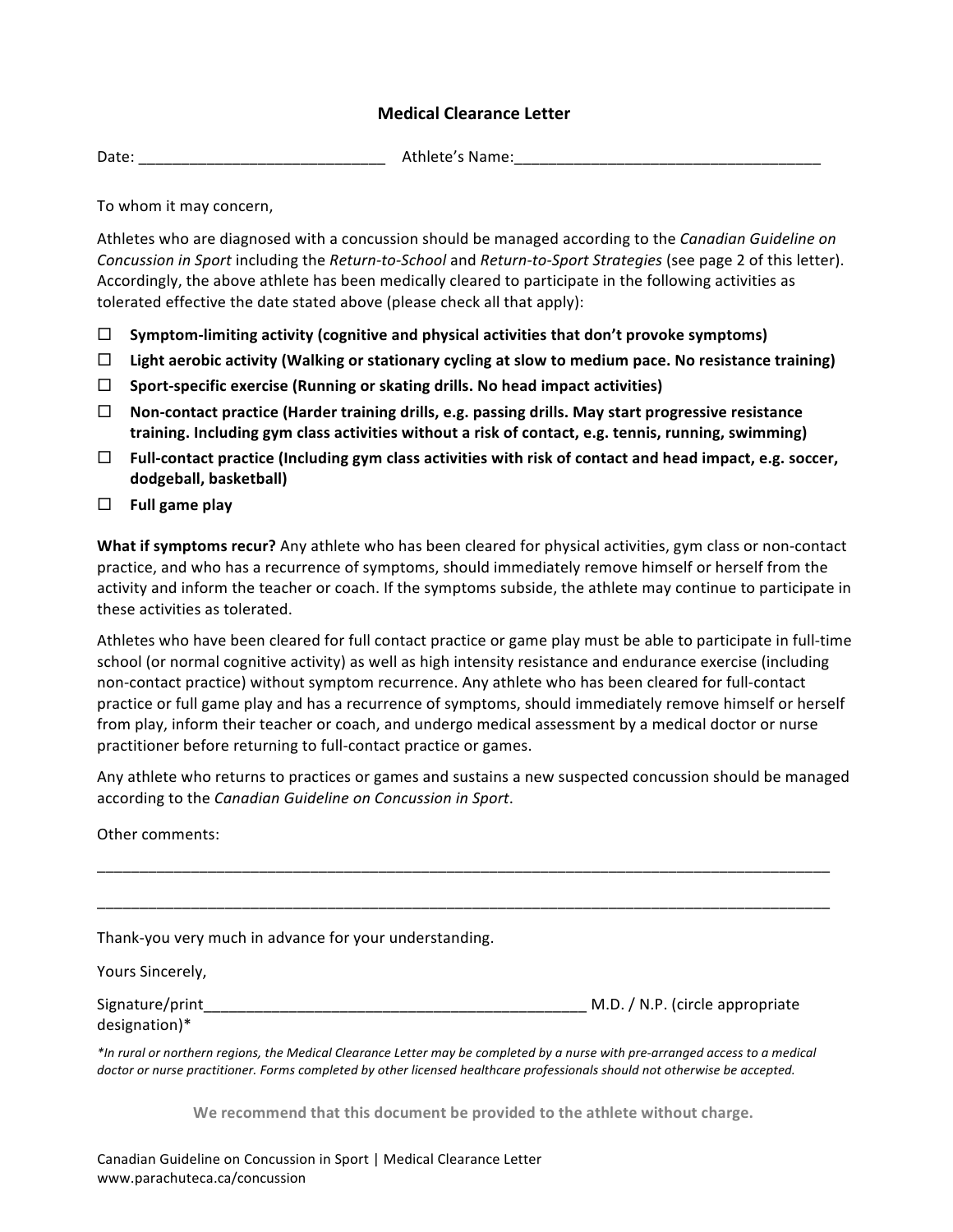#### **Return-to-School Strategy**<sup>1</sup>

The following is an outline of the *Return-to-School Strategy* that should be used to help student-athletes, parents, and teachers to partner in allowing the athlete to make a gradual return to school activities. Depending on the severity and type of the symptoms present, student-athletes will progress through the following stages at different rates. If the student-athlete experiences new symptoms or worsening symptoms at any stage, they should go back to the previous stage.

| <b>Stage</b>            | Aim                                                                              | <b>Activity</b>                                                                                                                                                                   | <b>Goal of each step</b>                                                     |
|-------------------------|----------------------------------------------------------------------------------|-----------------------------------------------------------------------------------------------------------------------------------------------------------------------------------|------------------------------------------------------------------------------|
| 1                       | Daily activities at<br>home that do not<br>give the student-<br>athlete symptoms | Typical activities during the day as long as<br>they do not increase symptoms (i.e.<br>reading, texting, screen time). Start at 5-15<br>minutes at a time and gradually build up. | Gradual return to typical<br>activities.                                     |
| $\overline{\mathbf{z}}$ | School activities                                                                | Homework, reading or other cognitive<br>activities outside of the classroom.                                                                                                      | Increase tolerance to<br>cognitive work.                                     |
| 3                       | Return to school<br>part-time                                                    | Gradual introduction of schoolwork. May<br>need to start with a partial school day or<br>with increased breaks during the day.                                                    | Increase academic activities.                                                |
| 4                       | Return to school<br>full-time                                                    | Gradually progress.                                                                                                                                                               | Return to full academic<br>activities and catch up on<br>missed school work. |

#### **Sport-Specific Return-to-Sport Strategy**<sup>1</sup>

The following is an outline of the *Return-to-Sport Strategy* that should be used to help athletes, coaches, trainers, and medical professionals to partner in allowing the athlete to make a gradual return to sport activities. Activities should be tailored to create a sport-specific strategy that helps the athlete return to their respective sport.

An initial period of 24-48 hours of rest is recommended before starting their *Sport-Specific Return-to-Sport Strategy.* If the athlete experiences new symptoms or worsening symptoms at any stage, they should go back to the previous stage. It is important that youth and adult student-athletes return to full-time school activities before progressing to stage 5 and 6 of the *Sport-Specific Return-to-Sport Strategy*. It is also important that all athletes provide their coach with a *Medical Clearance Letter* prior to returning to full contact sport activities.

| <b>Stage</b>            | Aim               | <b>Activity</b>                              | Goal of each step                    |
|-------------------------|-------------------|----------------------------------------------|--------------------------------------|
| $\mathbf{1}$            | Symptom-          | Daily activities that do not provoke         | Gradual re-introduction of           |
|                         | limiting activity | symptoms.                                    | work/school activities.              |
| $\overline{2}$          | Light aerobic     | Walking or stationary cycling at slow to     | Increase heart rate.                 |
|                         | activity          | medium pace. No resistance training.         |                                      |
| $\overline{\mathbf{3}}$ | Sport-specific    | Running or skating drills. No head impact    | Add movement.                        |
|                         | exercise          | activities.                                  |                                      |
| $\overline{4}$          | Non-contact       | Harder training drills, e.g. passing drills. | Exercise, coordination and           |
|                         | training drills   | May start progressive resistance training.   | increased thinking.                  |
| 5                       | Full contact      | Following medical clearance and              | Restore confidence and assess        |
|                         | practice          | complete return to school.                   | functional skills by coaching staff. |
| 6                       | Return to sport   | Normal game play.                            |                                      |

<sup>1</sup>Source: McCrory et al. (2017). Consensus statement on concussion in sport – the 5<sup>th</sup> international conference on concussion in sport held in Berlin, October 2016. British Journal of Sports Medicine, 51(11), 838-847. http://dx.doi.org/10.1136/bjsports-2017-097699